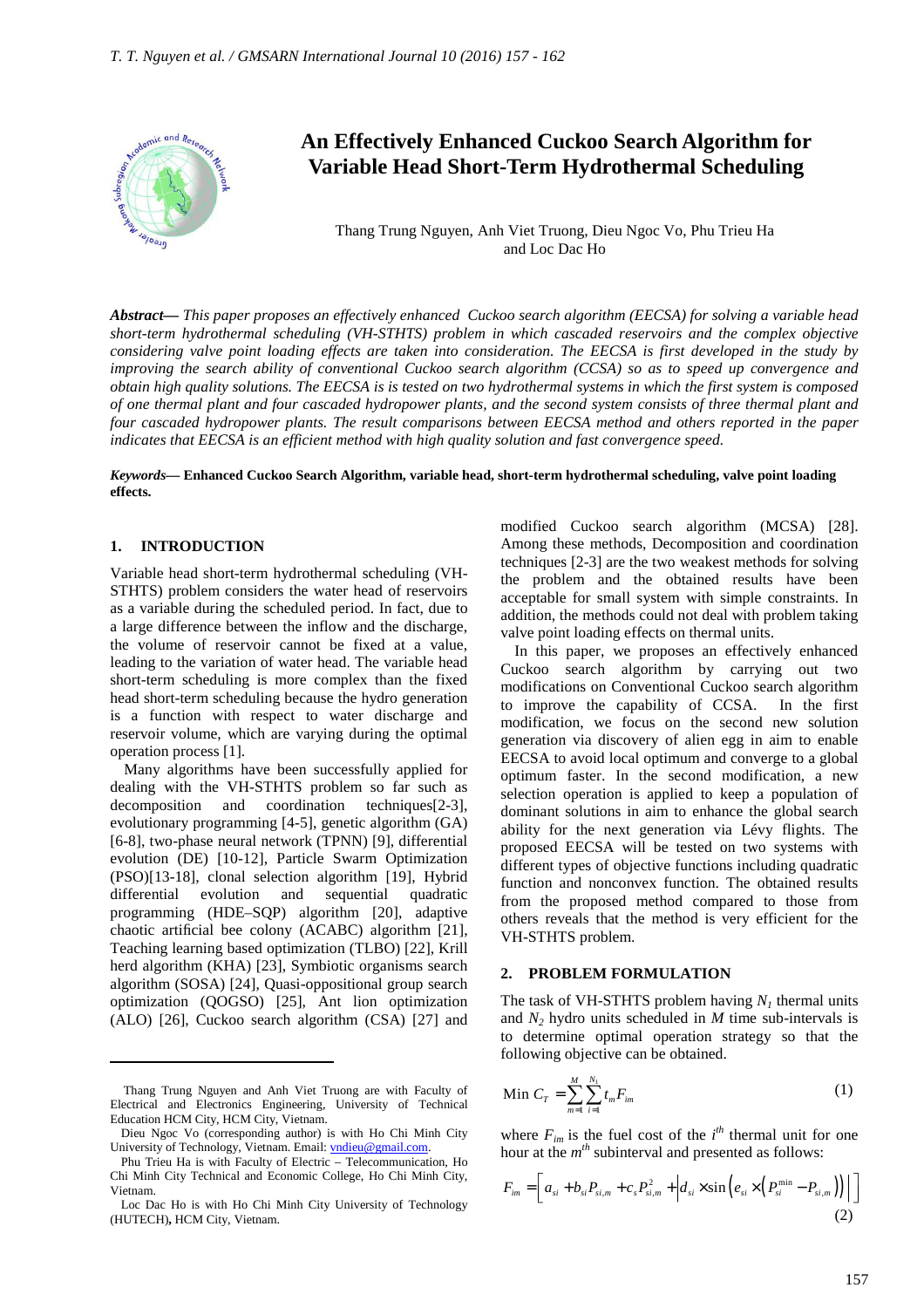In addition, a set of the following constraints must be exactly met.

- Load Demand Equality Constraint: The total power generated by thermal and hydro units must satisfy the load demand and power losses in transmission lines.

$$
\sum_{i=1}^{N_1} P_{si,m} + \sum_{j=1}^{N_2} P_{hj,m} - P_{L,m} - P_{D,m} = 0
$$
\n(3)

where  $P_{L,m}$  and  $P_{D,m}$  are load demand and transmission loss at subinterval *m*;  $P_{hj,m}$  is the power output of hydro plant *j* at subinterval *m* and is defined as the following function of water discharge and reservoir volume.

$$
P_{hj,m} = C_{1hj} (V_{j,m})^2 + C_{2hj} (Q_{j,m})^2 + C_{3hj} Q_{j,m} V_{j,m} + C_{4hj} V_{j,m} + C_{5hj} Q_{j,m} + C_{6hj}
$$
\n(4)

where  $C_{Ihj}$ ,  $C_{2hj}$ ,  $C_{3hj}$ ,  $C_{4hj}$ ,  $C_{5hj}$ ,  $C_{6hj}$  are the coefficients of the jth hydropower plant.

- Initial and Final Reservoir Storage

$$
V_{j,0} = V_{j,initial}; V_{j,M} = V_{j,End}
$$
\n
$$
\tag{5}
$$

where  $V_{j,0}$  and  $V_{j,initial}$  are the initial volume of the reservoir *j*;  $V_{j,M}$  and  $V_{j,end}$  are the end volume of the reservoir *j*.

- Hydraulic Continuity Equation

$$
V_{j,m-1} - V_{j,m} + I_{j,m} - Q_{j,m} - S_{j,m} + \sum_{i=1}^{N_u} \sum_{m=1}^{M} (Q_{i,m-\tau_{i,j}} + S_{i,m-\tau_{i,j}}) = 0
$$
\n
$$
\tag{6}
$$

where  $V_{i,m}$ ,  $I_{i,m}$  *and*  $S_{i,m}$  are reservoir volume, water inflow and spillage discharge rate of *j th* hydropower plant in  $m<sup>th</sup>$  interval.  $\tau_{i,j}$  is the water delay time between reservoir *j* and its up-stream *i* at interval *m* and Nu is the set of up-stream units directly above hydro-plant *j*.

- Reservoir Storage and water discharge limits

$$
V_{j,\min} \le V_{j,m} \le V_{j,\max}; j = 1, 2, \dots, N_2; m = 1, 2, \dots, M
$$
\n
$$
Q_{i,\min} \le Q_{i,m} \le Q_{i,\max}; j = 1, 2, \dots, N_2; m = 1, 2, \dots, M
$$
\n
$$
Q_{i,\min} \le Q_{i,\max} \le Q_{i,\max} \le Q_{i,\max} \le Q_{i,\max} \le Q_{i,\max} \le Q_{i,\max} \le Q_{i,\max} \le Q_{i,\max} \le Q_{i,\max} \le Q_{i,\max} \le Q_{i,\max} \le Q_{i,\max} \le Q_{i,\max} \le Q_{i,\max} \le Q_{i,\max} \le Q_{i,\max} \le Q_{i,\max} \le Q_{i,\max} \le Q_{i,\max} \le Q_{i,\max} \le Q_{i,\max} \le Q_{i,\max} \le Q_{i,\max} \le Q_{i,\max} \le Q_{i,\max} \le Q_{i,\max} \le Q_{i,\max} \le Q_{i,\max} \le Q_{i,\max} \le Q_{i,\max} \le Q_{i,\max} \le Q_{i,\max} \le Q_{i,\max} \le Q_{i,\max} \le Q_{i,\max} \le Q_{i,\max} \le Q_{i,\max} \le Q_{i,\max} \le Q_{i,\max} \le Q_{i,\max} \le Q_{i,\max} \le Q_{i,\max} \le Q_{i,\max} \le Q_{i,\max} \le Q_{i,\max} \le Q_{i,\max} \le Q_{i,\max} \le Q_{i,\max} \le Q_{i,\max} \le Q_{i,\max} \le Q_{i,\max} \le Q_{i,\max} \le Q_{i,\max} \le Q_{i,\max} \le Q_{i,\max} \le Q_{i,\max} \le Q_{i,\max} \le Q_{i,\max} \le Q_{i,\max} \le Q_{i,\max} \le Q_{i,\max} \le Q_{i,\max} \le Q_{i,\max} \le Q_{i,\max} \le Q_{i,\max} \le Q_{i,\max} \le Q_{i,\max} \le Q_{i,\max} \le Q_{i,\max} \le Q_{i,\max} \le Q_{i,\max} \le Q_{i,\max} \le Q_{i,\max} \le Q_{i,\max} \le Q_{i,\max} \le Q_{i,\max} \le Q_{i,\max} \le Q_{i,\max} \le Q_{i,\max} \le Q_{i
$$

where  $V_{j,max}$  and  $V_{j,min}$  are the maximum and minimum reservoir storage of the hydro plant *j*, respectively; *Qj,max* and *Qj,min* are the maximum and minimum water discharge of the hydro plant *j*.

- Generator Operating Limits

$$
P_{si, \min} \le P_{si, m} \le P_{si, \max} ; i = 1, 2, ..., N_1; m = 1, 2, ..., M
$$
\n(9)

$$
P_{hj,\min} \le P_{hj,m} \le P_{hj,\max}; \ j = 1, 2, ..., N_2; m = 1, 2, ..., M
$$
 (10)

where *Psi,max, Psi,min and Phj,max, Phj,min* are maximum, minimum power output of thermal plant *i* and hydro plant *j*, respectively*.* 

### **3. EFFECTIVELY ENHANCED CUCKOO SEARCH ALGORITHM**

The EECSA method is proposed by applying two modifications on CCSA including one modification on the second new solution generation via discovery of alien eggs and one modification on selection operation. The detail is described as follows.

### *3.1. The first modification on discovery of alien eggs*

In the modification, there are two ways to produce new solutions via discovery of alien eggs as shown in eqs. (11) and (12) if random number is less than the probability of alien eggs to be abandoned

$$
X_d^{new} = X_d + rand.(X_{randomer1} - X_{numer2}) \text{ if } D_d \geq tol \tag{11}
$$

$$
X_d^{new} = X_d + rand.(X_{randomper1} - X_{ramper2} + X_{randomPer3} - X_{ramper4}) \text{ if } D_d < tol
$$
\n
$$
(12)
$$

Two new definitions shown in (11) and (12) are  $D_d$ and *tol* in which  $D_d$  is a ratio of two different fitness function values and obtained by (13) meanwhile *tol* is tolerance and selected one out of five values from  $10^{-5}$  to  $10^{-1}$ 

$$
D_d = \frac{Fitness_d - Fitness_{best}}{Fitness_{best}}
$$
 (13)

In eq. (13), *Fitness<sub>d</sub>* and *Fitness<sub>hest</sub>* are the values of fitness of solution *d* and the best solution among population.

### *3.2. The second modification on selection operation*

The second modification is employed at the end of each iteration to keep  $N_p$  dominant solutions among  $N_p$  old solutions and  $N_p$  new solutions. In the new selection operation, all old solutions and all new solutions are integrated into one group with  $2xN_p$  solutions. Then the solutions are evaluated and ranked to keep the first *N<sup>p</sup>* dominant solutions with less fitness function than the *Np* remaining solutions.

### **4. IMPLEMENTATION OF EECSA METHOD**

The EECSA for solving VH-STHTS problems is as follows:

 $Q_{j,\min} \leq Q_{j,m} \leq Q_{j,\max}$ ;  $j = 1,2,..., N_2$ ; $m = 1,2,..., M$  Similar to other meta-heuristic algorithms, each cuckoo nest in  $N_p$  nests is represented by a vector  $X_d = [P_{si,m,d}]$ .  $Q$ <sub>*i,m,d*</sub>] (*d* = 1, ..., *N<sub>p</sub>*). Certainly, the upper and lower limits of each nest are respectively *Xmin=[Psimin, Qjmin]*  and  $X_{max} = [P_{\text{simax}} \ Q_{\text{jmax}}]$ . Consequently, each nest  $X_d$  is randomly initialized within the limits  $P_{si,min} \leq P_{si,m,d} \leq$  $P_{si,max}$  (*i*=2, …, *N*<sub>1</sub>*;*  $m=1$ , …, *M*) and  $Q_{j,min} \leq Q_{j,m,d} \leq Q_{j,max}$ (*j=1, …., N2; m=1, …., M-1*).

> Using (6), the reservoir volume at subinterval m is obtained by:

$$
V_{j,m} = V_{j,m-1} + I_{j,m} - Q_{j,m} - S_{j,m} + \sum_{i=1}^{N_u} (Q_{j,m-\tau_{i,j}} + S_{i,m-\tau_{i,j}})
$$
\n(14)

The values of  $Q_{i, M,d}$  is obtained by (15) and hydro generations can be then calculated using (5). Finally, the slack thermal unit 1 is obtained using  $(16)$ .

$$
Q_{j,M,d} = V_{j,0} - V_{j,M} + \sum_{m=1}^{M} I_{j,m} - \sum_{m=1}^{M-1} Q_{j,m} - \sum_{m=1}^{M} S_{j,m} + \sum_{i=1}^{N} Q_{i,m-\bar{\tau}_{i,j}} + S_{i,m-\bar{\tau}_{i,j}}) = 0
$$
\n(15)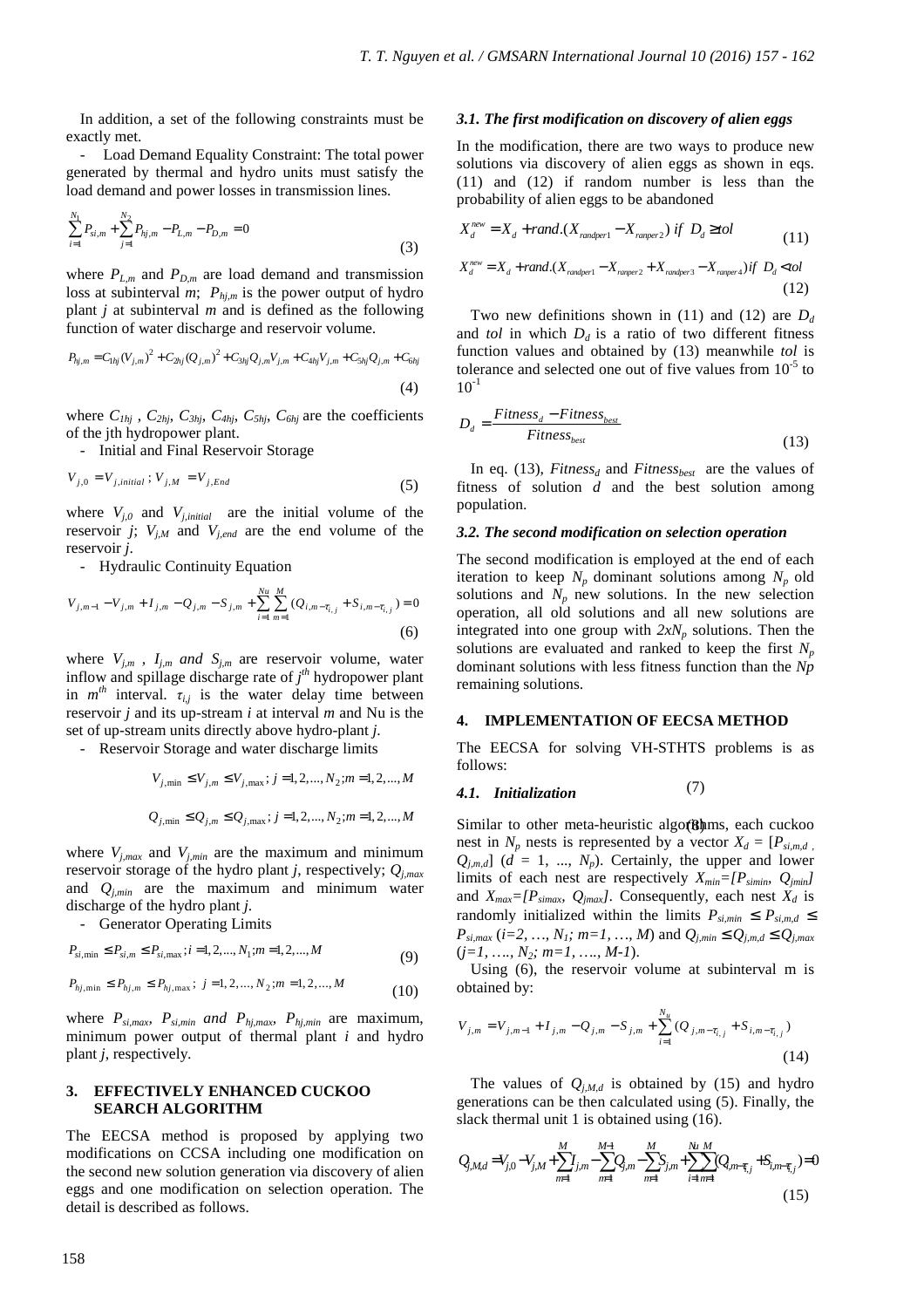$$
P_{s1,m} = P_{D,m} + P_{L,m} - \sum_{i=2}^{N_1} P_{si,m} - \sum_{j=1}^{N_2} P_{hj,m}
$$
\n(16)

After all the variables of each egg has been obtained, the quality of each egg will be evaluated by calculating fitness function as follows.

$$
FT_d = \begin{pmatrix} \sum_{m=1}^{M} F\left(P_{s,m}\right) + \mathcal{A} \sum_{m=1}^{M} (P_{s1,md} - P_{s1}^{\text{lim}})^2 + \mathcal{A} \sum_{j=1}^{N2} \sum_{m=1}^{M-1} (V_{j,md} - V_j^{\text{lim}})^2\\ + \mathcal{A} \sum_{j=1}^{N2} (Q_{j,M,d} - Q_j^{\text{lim}})^2 + \mathcal{A} \sum_{j=1}^{N2} \sum_{m=1}^{M} (P_{ij,md} - P_{lj}^{\text{lim}})^2 \end{pmatrix}
$$
\n(17)

where  $\phi_1$ ,  $\phi_2$ ,  $\phi_3$  and  $\phi_4$  are respectively penalty factors and the limits of variables are obtained by using their upper or lower limitations [27].

### *4.2. Reparation of new solutions*

It cannot be sure that new solutions obtained Lévy flights and discovery of alien eggs can satisfy both upper and lower boundaries. Therefore, they should be checked and repaired as below.

$$
X_d^{new} = \begin{cases} X_{d,\text{max}} & \text{if } X_d^{new} > X_{d,\text{max}} \\ X_{d,\text{min}} & \text{if } X_d^{new} < X_{d,\text{min}} \end{cases} \tag{18}
$$

### *4.3. Stopping criteria*

The termination criteria used to obtain the best solution is the maximum number of iterations. The process of computing will stop when the current iteration is equal to the maximum value.

### **5. NUMERICAL RESULTS**

In this paper, the performance of EECSA is tested on two systems of the VH-ST-HTS where the first system neglects valve point loading effects on thermal units but the second consider the effects. The proposed methods is coded in Matlab platform and run one hundred independent trials for each value of  $P_a$  on a 2.0 GHz PC with 4 GB of RAM.

### *5.1 One test system with quadratic fuel cost function of thermal plants*

In this section, one system with one thermal plant and four cascaded hydropower plants scheduled in 24 onehour sub-intervals is considered [6]. For implementation of the proposed EECSA, the number of nests and the maximum number of iterations are respectively set to 200 and 2000 for each value of  $P_a$  ranging in [0.1, 0.9] with a step of 0.1. The best fuel cost obtained by EECSA at *tol*=10<sup>-4</sup> and  $P_a = 0.5$  is \$ 922,366.84. The comparison of the obtained results by EECSA and other methods is reported in Table 1 for system 1. Clearly, EECSA can obtain better solution than all methods and converge faster than all methods because the fuel cost from proposed method is the lowest and its execution time is the shortest value. Consequently, it can be concluded that EECSA is every effective for system with quadratic fuel cost function of thermal units.

**Table 1. Comparison of obtained results by EECSA and other methods for system 1** 

| Method             | Min $cost(\$))$ | Avg. time $(s)$ |
|--------------------|-----------------|-----------------|
| CEP <sup>[5]</sup> | 930166.25       | 2292.1          |
| FEP [5]            | 930267.92       | 1911.2          |
| IFEP $[5]$         | 930129.82       | 1033.2          |
| GA [6]             | 926707          | 1920            |
| <b>BCGA</b> [7]    | 926922.71       | 64.51           |
| RCGA [7]           | 925940.03       | 57.52           |
| <b>MDE</b> [10]    | 922555.44       | <b>NA</b>       |
| <b>GCPSO</b> [13]  | 927288.4        | 182.4           |
| GWPSO [13]         | 930622.5        | 129.1           |
| <b>LCPSO</b> [13]  | 925618.5        | 103.5           |
| <b>LWPSO</b> [13]  | 925383.8        | 82.9            |
| EGA [15]           | 934727.00       | NA              |
| PSO [15]           | 928878.00       | <b>NA</b>       |
| <b>EPSO</b> [15]   | 922904.00       | NA              |
| IPSO[16]           | 922553.49       | <b>NA</b>       |
| CSA-Lévy [27]      | 927934.23       | 79.08           |
| CSACauchy [27]     | 927967.66       | 81.30           |
| $CSA-Gauss [27]$   | 927957.26       | 85.75           |
| <b>MCSA</b> [28]   | 922773.6        | 234             |
| <b>EECSA</b>       | 922366.84       | 24.6            |

### *5.2 One test system with nonconvex fuel cost function of thermal plants*

In this section, one system with nonconvex fuel cost function is employed to verify the efficiency of the proposed method. The system is composed of four cascaded hydropower plants and three thermal plants. The optimization period is 24 one-hour subintervals. The data of the system 2 is taken from [33]. The population and the maximum iterations are respectively set to 200 and 6,000 for implementing EECSA. The best fuel cost obtained by EECSA at tol=10<sup>-4</sup> and  $P_a = 0.6$  is \$ 41,661.8193. The comparisons of obtained results in terms of fuel cost and execution time are reported in Table 2. Clearly, EECSA is the best method with the lowest fuel cost and the fastest execution time. Consequently, it can be concluded that EECSA is a very promising method for solving the VH-STHTS problem with nonconvex fuel cost function of thermal units.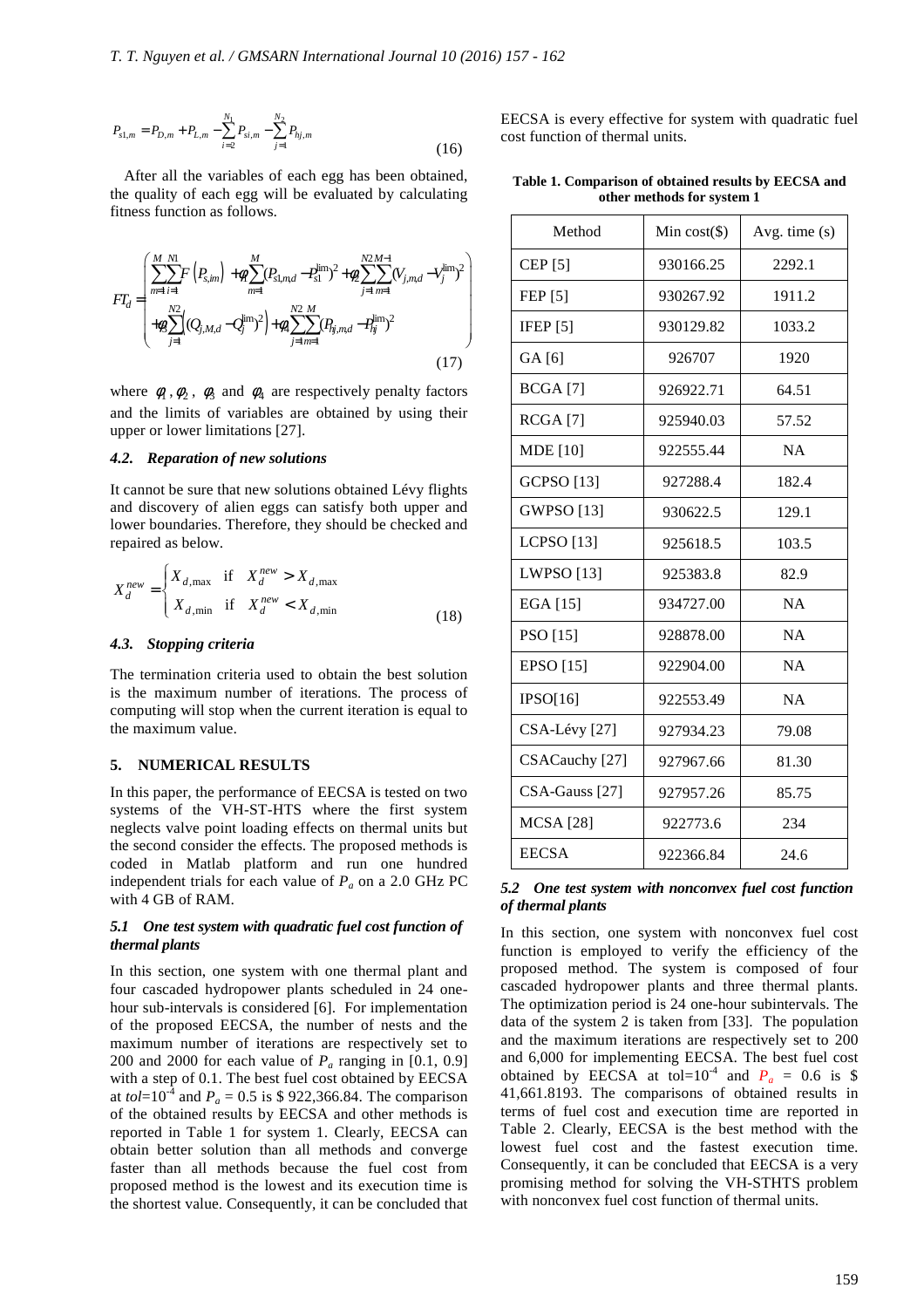| Method               | $Cost (\$)$ | CPU(s)    |
|----------------------|-------------|-----------|
| SA [14]              | 47,306.00   | <b>NA</b> |
| EP [14]              | 45,466.00   | NA        |
| PSO [14]             | 44,740.00   | NA        |
| DE [11]              | 44,526.10   | 200       |
| <b>MDE</b> [11]      | 42,611.14   | 125       |
| <b>HDE</b> [11]      | 42,337.30   | 48        |
| <b>MHDE</b> [11]     | 41,856.50   | 31        |
| Clonal selection[19] | 42440.574   | 109       |
| KHA [23]             | 41926.00    | <b>NA</b> |
| QOGSO [25]           | 42120.02    | 625.07    |
| <b>MCSA</b> [28]     | 43476       | 254       |
| <b>EECSA</b>         | 41064.897   | 75.3      |

**Table 2. Comparison of obtained results by EECSA and other methods for system 2** 

## **6. CONCLUSIONS**

The paper presents the application of an effectively enhanced Cuckoo search algorithm for solving optimal short-term hydrothermal generation cooperation problem taking variable head of hydropower plant into consideration. In order to verify the powerful search of the proposed EECSA, two systems including quadratic fuel cost function and nonconvex fuel cost function of thermal units are employed. The analysis on the comparison has revealed that the proposed method is very efficient for solving the optimal short-term hydrothermal scheduling problem.

### **REFERENCES**

- [1] A.J .Wood, and B.F. Wollenberg, Power Generation, Operation and Control, *John Wiley & Sons, New York* (1984).
- [2] S. Soares, C. Lyra, H. Tavares, 'Optimal Generation Scheduling Of Hydrothermal Power Systems', IEEE Transactions on Power Apparatus and Systems, (1980), Vol. PAS-99, No.3, pp. 1107-1118.
- [3] C. Wang, S. M. Shahidehpour, 'Power Generation Scheduling For Multi-Area Hydro-Thermal Systems With Tie Line Constraints, Cascaded Reservoirs And Uncertain Data', IEEE Transactions on Power Systems, (1993), Vol. 8, No. 3, pp. 1333-1340.
- [4] P. C. Yang, H .T. Yang, C.L.Huang, 'Scheduling short-term hydrothermal generations using evolutionary programming techniques', Generation, Transmission and Distribution, IEE Proceedings, (1996), Vol. 143, No. 4, pp. 371-376.
- [5] Nidul Sinha, R. Chakrabarti, and P. K. Chattopadhyay, 'Fast evolutionary programming techniques for short-term hydrothermal scheduling', IEEE Transactions on Power Systems, (2003), vol.18, No.1, pp. 214-220.
- [6] S.O. Orero and M.R. Irving, 'A genetic algorithm modeling framework and solution technique for shortterm optimal hydrothermal scheduling', IEEE Trans. Power Syst., (1998), vol. 13, No.2, pp. 501– 518.
- [7] S. Kumar, R. Naresh, 'Efficient real coded genetic algorithm to solve the non-convex hydrothermal scheduling problem', Int J Electr. Power Energy Syst, (2007), vol.29, No.10, pp.738–47.
- [8] M. Basu, 'Economic environmental dispatch of hydrothermal power system', Electrical Power and Energy Systems, (2010), vol. 32, pp.711–720.
- [9] R.Naresh and J.Sharma, 'Two-phase neural network based solution technique for short term hydrothermal scheduling', IEE Proc-Gener. Transm. Distrib, (1999), Vol. 146, pp.657-663
- [10]L. Lakshminarasimman, S. Subramanian, 'Shortterm scheduling of hydrothermal power system with cascaded reservoirs by using modified differential evolution', IEE Proc.-Gener. Transm. Distrib,(2006),Vol. 153, No. 6, pp. 693-700.
- [11]L. Lakshminarasimman, S. Subramanian, 'A modified hybrid differential evolution for short-term scheduling of hydrothermal power systems with cascaded reservoirs', Energy Conversion and Management, (2008),Vol. 49, No.10, pp. 2513-2521.
- [12]L. Youlin, Z. Jianzhong, Q. Hui, W. Ying, Z. Yongchuan, 'An adaptive chaotic differential evolution for the short-term hydrothermal generation scheduling problem', Energy Conversion and Management, (2010), Vol. 51, No.7, pp. 1481–1490.
- [13]Y. Binghui, Y. Xiaohui, W. Jinwen, 'Short-term hydro-thermal scheduling using particle swarm optimization method', Energy Conversion and Management, (2007), Vol. 48, No.7, pp.1902–1908.
- [14]K.K. Mandal, M. Basu, N, Chakraborty, 'Particle swarm optimization technique based short-term hydrothermal scheduling', Applied Soft Computing, (2008), Vol.8, No.4, pp. 1392–1399
- [15]X. Yuan, L. Wang, Y. Yuan, 'Application of enhanced PSO approach to optimal scheduling of hydro system', Energ Convers Manag, (2008)¸Vol. 49, No. 11, pp. 2966–2972.
- [16]P.K. Hotaa, A.K. Barisal, R. Chakrabarti, 'An improved PSO technique for short-term optimal hydrothermal scheduling', Electric Power Systems Research, (2009), Vol. 79, No. 7, pp. 1047–1053.
- [17]A. Nima, R.S. Hassan, 'Daily Hydrothermal Generation Scheduling by a new Modified Adaptive Particle Swarm Optimization technique', Electric Power Systems Research, (2010), Vol. 80, No. 6, pp. 723–732.
- [18]W. Ying, Z. Jianzhong, Z. Chao, W. Yongqiang, Q. Hui, L. Youlin, 'An improved self-adaptive PSO technique for short-term hydrothermal scheduling', Expert Systems with Applications, (2012), Vol. 39, No. 3, pp. 2288–2295.
- [19]R.K. Swain, A.K. Barisal, P.K. Hota, R. Chakrabarti, 'Short-term hydrothermal scheduling using clonal selection algorithm', Electrical Power and Energy Systems, (2011), Vol. 33, No. 3, pp. 647–656.
- [20]S. Sivasubramani, K. Shanti Swarup, 'Hybrid DE– SQP algorithm for non-convex short term hydrothermal scheduling problem', Energy Conversion and Management, (2011), Vol. 52, No. 1, pp. 757–761.